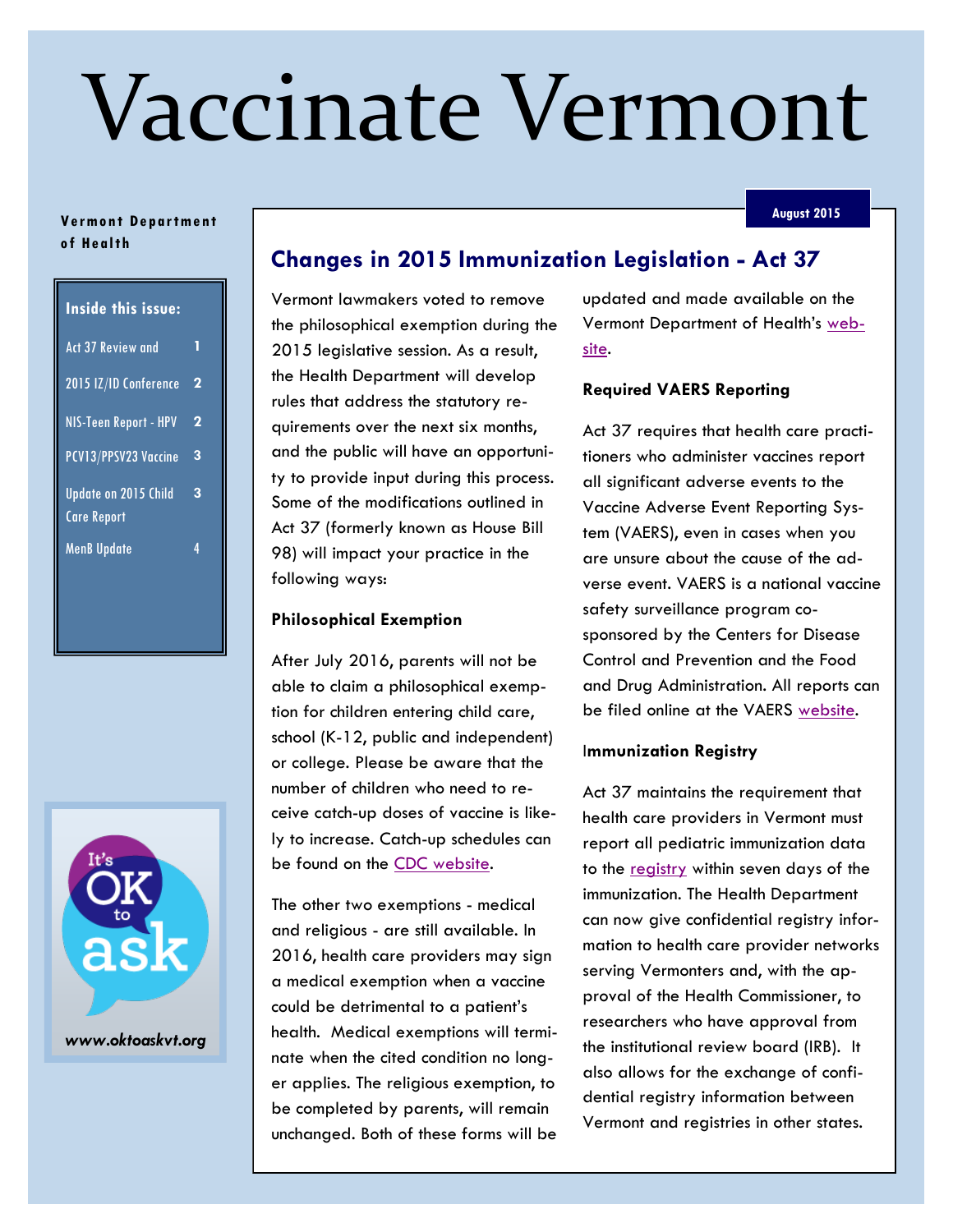## **2015 Vermont Immunization and Infectious Disease Conference**

Plan now to join us on **November 12, 2015** for the Vermont Immunization and Infectious Disease Conference, which is being held at the [Stowe Moun](http://www.stowemountainlodge.com/)[tain Lodge.](http://www.stowemountainlodge.com/) This conference is for clinicians, school nurses, epidemiologists and public health professionals across Vermont, and will feature meaningful education and networking opportunities. Plenary speakers include:

- *Andrew Kroger, MD, MPH*  "Immunization Update 2015 and Vaccine Safety."
- *Anna Acosta, MD*  "Acellular pertussis vaccine effectiveness among children and adolescents in the setting of pertactin-deficient B. pertussis, Vermont, 2011 –2013."
- *Brendan Nyhan, PhD*  "The Challenge of Vaccine Myth: Recommendations for Practice."

Registration is now open. Take a look at the [schedule](http://vermontidconference.com/schedule.html) and follow this link to [register.](http://vermontidconference.com/registration.html) The conference is sponsored by the Vermont Department of Health.

## VERMONT IMMUNIZATION & INFECTIOUS DISEASE **JNFERENCE**

## **HPV Vaccine Update from NIS-Teen Data**

According to the 2014 [National Immunization Survey-](http://www.cdc.gov/nchs/nis/data_files_teen.htm)[Teen,](http://www.cdc.gov/nchs/nis/data_files_teen.htm) more Vermont teens are getting Tdap and MenB vaccines, but most are not fully vaccinated against human papilloma virus (HPV) infection.

Rates of HPV vaccination increased just slightly for girls and boys in Vermont, with one exception: boys age 13 to 17 who received the second dose of HPV vaccine rose significantly from 26 percent in 2013 to 41 percent in 2014, higher than the national average of 31 percent. Thirty-one percent of teen boys in Vermont completed the vaccination series and received all three doses, higher than the national average of 22 percent. Teen girls who received three doses of HPV vaccine rose slightly from 43 percent in 2013 to 50 percent in 2014, higher than the national average of 40 percent.

Overall rates show an upward trend, but there is more work to be done to protect teenagers from vaccine preventable diseases. The Immunization Program has partnered with the Vermont Child Health Improvement Program, the Vermont chapter of the American Academy of Pediatrics, and the Hicks Foundation to provide information to parents and health care providers about the

importance of the HPV vaccine for cancer prevention. The Vermont Immunization Registry also provides detailed quarterly reports to health care provider practices on their HPV immunization rates.



≥1 Tdap: ≥1 dose of tetanus, diphtheria, acellular, pertussis vaccine at or after age 10 years.

≥1 MenACWY: ≥1 dose of meningococcal conjugate vaccine.

≥1 HPV: ≥1 dose of human papillomavirus vaccine.

≥3 HPV: ≥3 doses of human papillomavirus vaccine.

APD: Adequate provider data. A revised APD definition was implemented in 2014, retrospectively applied to 2013 data and revised estimates were calculated for purposes of comparability to 2014 data. Revised 2013 estimates will differ from those previously provided. Estimates using different APD definitions may not be directly comparable.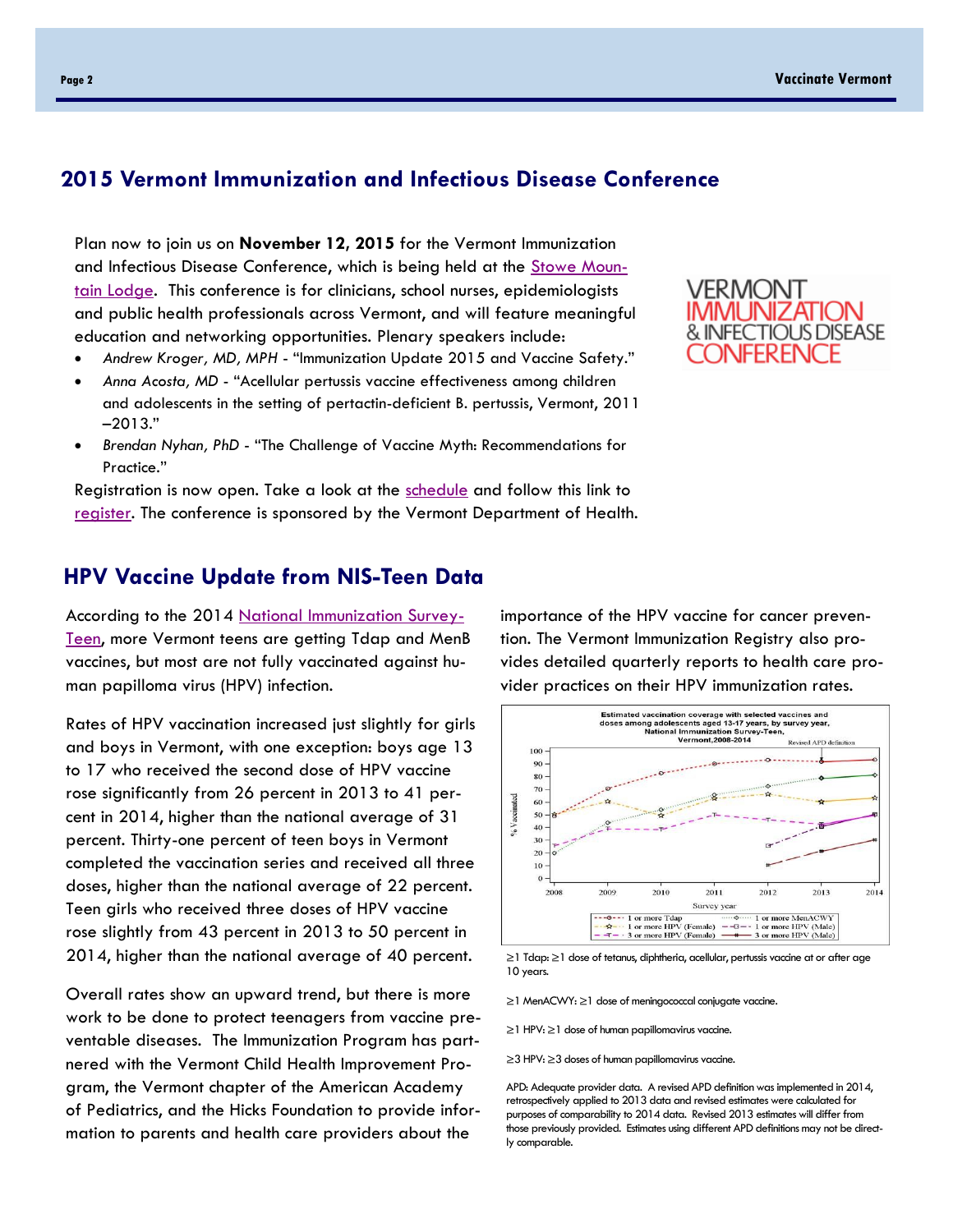## **Pneumococcal Conjugate Vaccine Changes**

The CDC pneumococcal recommendations have been confusing to both patients and providers. In order to simplify the schedule and be consistent with Medicare rules, the ACIP revised the recommendation. Now, for people age  $65+$ , the timing between PCV13 and PPSV23 is always one year regardless of which was given first. The updated algorithm has been provided to assist you in administering the right pneumococcal vaccine at the right time.



years?

PPSV23 one year later.

Follow this link for [details.](http://healthvermont.gov/hc/imm/documents/Pneumococcal_vax.pdf)

## **Highlights from the 2014 - 2015 Child Care Report**

PCV13 at least one year later.

Child care providers are required to maintain proper documentation reflecting each child's immunization status and report this data to the Health Department annually by January 1.

Each child's immunization status is assessed, and the child is determined to be either: up-to-date (UTD), exempt or provisionally admitted. Provisional admission means that a child who is missing vaccines is admitted to a facility, but the parents are in the process of getting the child up-todate. This status cannot exceed six months.

Child care providers are required to submit aggregate data to the Health Department by January 1st. This data is collected using an online survey. The 2014 - 2015 Child Care Immunization Survey, with a 56 percent survey

completion rate, indicated that 91percent of children enrolled in child care were up-to-date for the required immunizations. The percentage of children up-to-date with individual vaccines was high with MMR at 97 percent and DTaP, IPV, Hib, PCV at 96 percent. Hepatitis B and Varicella vaccine rates were at 95 percent. The provisional admittance rate was at 5.6 percent. Exempt means that the child's parent or guardian has filed a signed medical, religious or philosophical exemption with the provider. Among the child care facilities that completed the survey, combined philosophical and religious exemption rates were 3.6 percent, and the medical exemption rate was 0.1 percent.

**Nc** 

PCV13 at age ≥ 65 and at least one year post PPSV23. Followed by PPSV23 one year post PCV13 and  $\geq$ 5 years after previous PPSV23.

In July 2016 the philosophical exemption will be eliminated, but medical and religious exemptions are still available. Catch-up schedules can be found on the [CDC website.](http://www.cdc.gov/vaccines/schedules/hcp/imz/catchup.html)